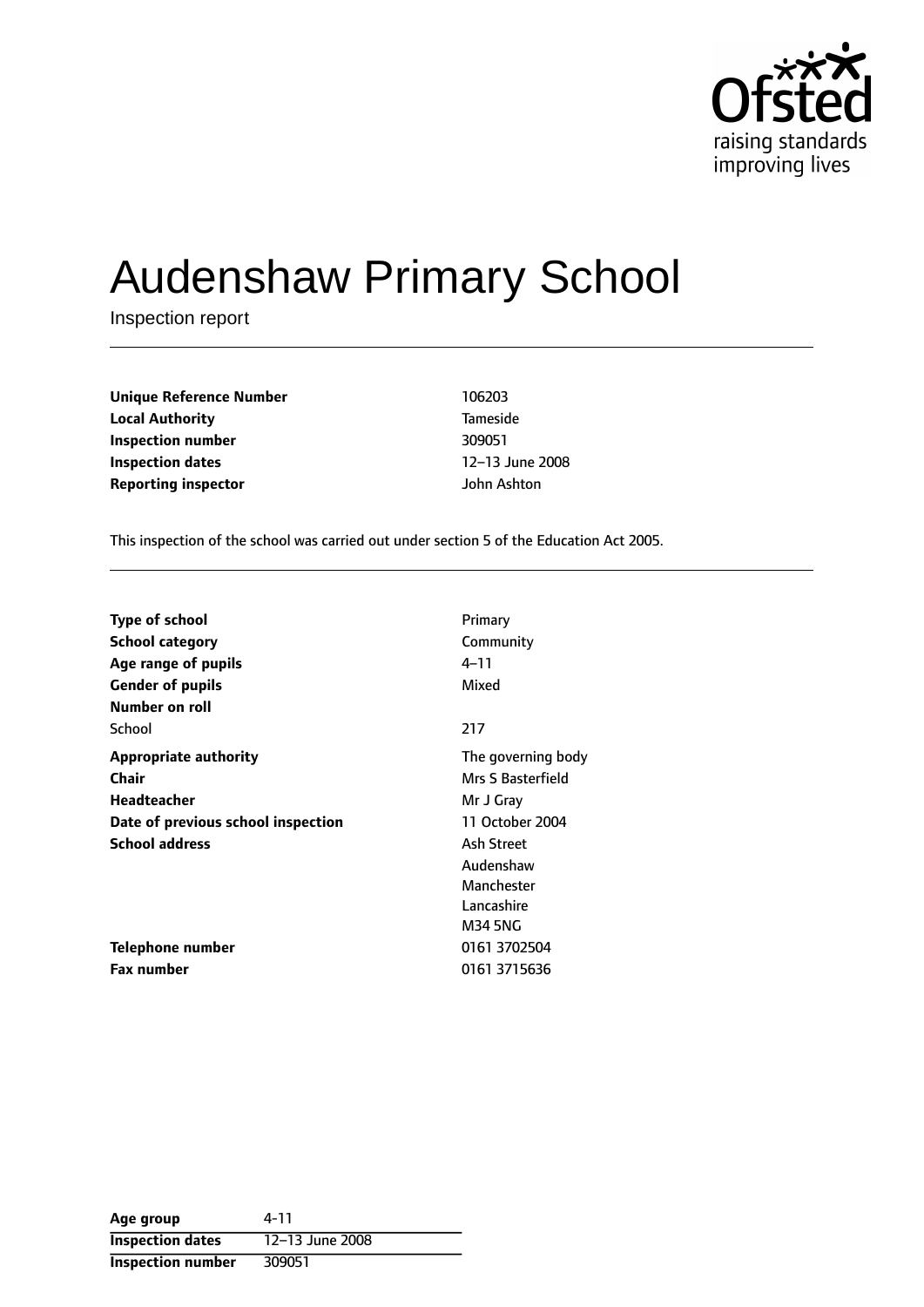.

© Crown copyright 2008

#### Website: www.ofsted.gov.uk

This document may be reproduced in whole or in part for non-commercial educational purposes, provided that the information quoted is reproduced without adaptation and the source and date of publication are stated.

Further copies of this report are obtainable from the school. Under the Education Act 2005, the school must provide a copy of this report free of charge to certain categories of people. A charge not exceeding the full cost of reproduction may be made for any other copies supplied.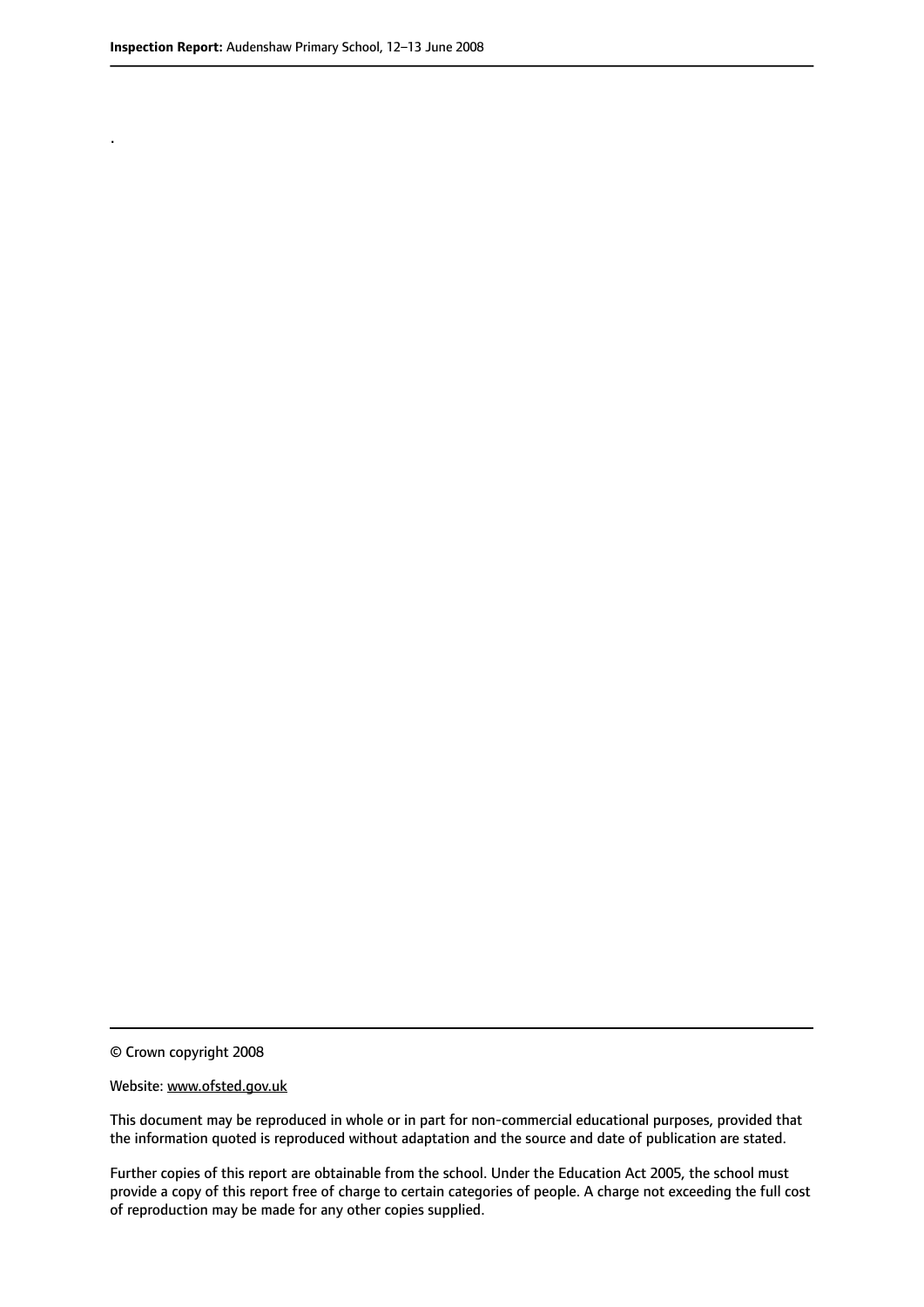# **Introduction**

The inspection was carried out by two Additional Inspectors.

## **Description of the school**

This average sized primary school serves an area to the east of the city of Manchester. The school draws its pupils from a range of social and economic backgrounds, but a below average proportion is eligible for free school meals. Fewer pupils than average have learning difficulties and/or disabilities. 94% of pupils are of White British heritage. Of the other 6%, belonging to a range of different heritages, very few are at an early stage of learning English. The school holds the Basic Skills Quality Mark 2, Investors in People Awards and Activemark 2006 and 2007. It was awarded the Eco Green Flag in December 2007.

## **Key for inspection grades**

| Outstanding  |
|--------------|
| Good         |
| Satisfactory |
| Inadequate   |
|              |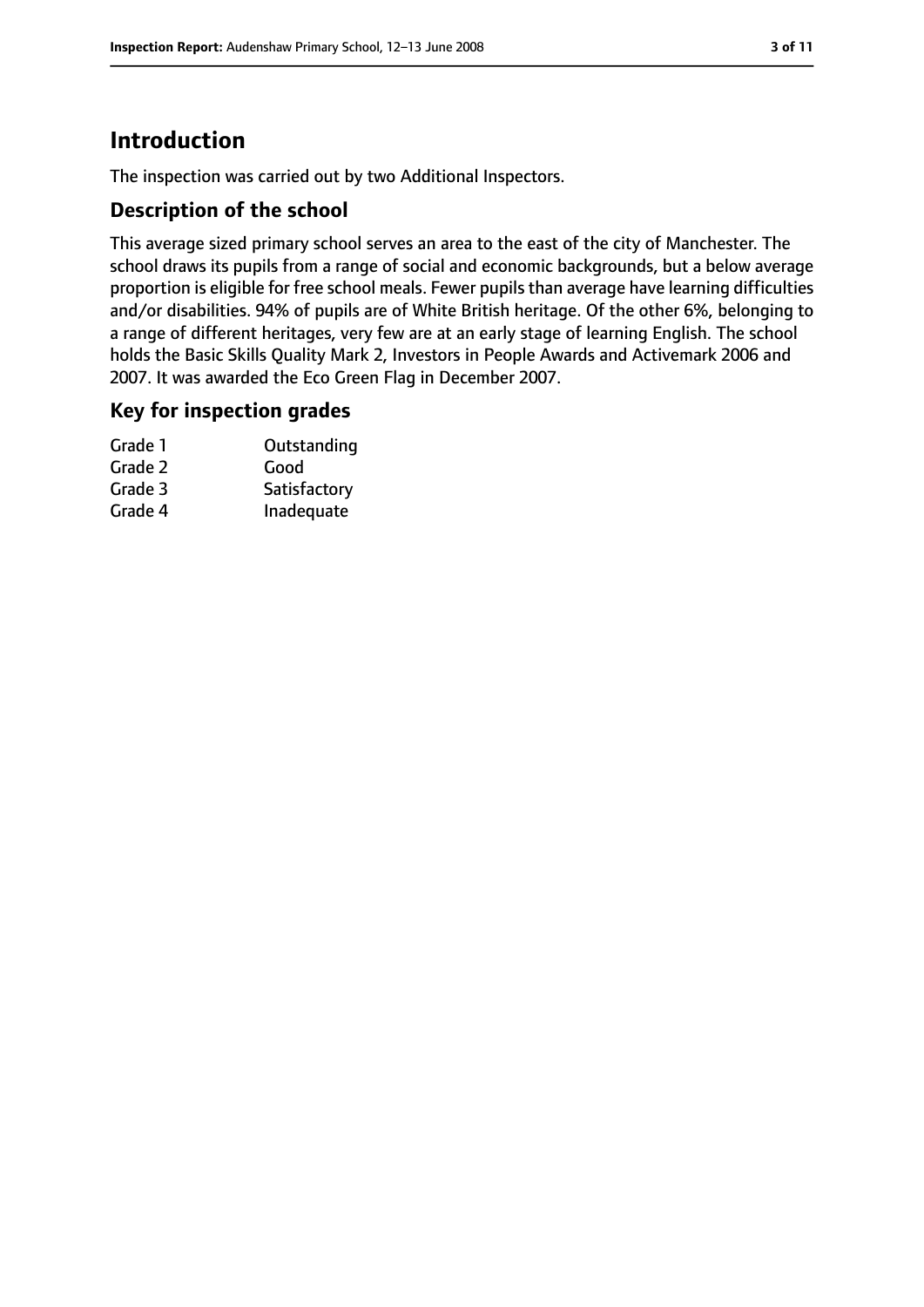# **Overall effectiveness of the school**

#### **Grade: 3**

Audenshaw Primary School provides a satisfactory quality of education for its pupils. It has a number of good features. Chief among these are the personal development and well-being of its pupils, the quality of the curriculum and the care, guidance and support it provides for its pupils.

From their entry into the Reception class, from 12 different settings and with a range of skills and abilities that is just below those typical of their age, through to the time they leave at the end of Year 6, pupils make satisfactory progress overall. The recent decline in standards in Key Stage 2 has been halted so that current standards throughout the school are broadly average. The quality of teaching and learning is satisfactory overall, with some strengths but also some weaker areas and inconsistencies acrossthe school. The most important of these inconsistencies is the matching of work to the needs of each group of pupils in the class.

Parents are very supportive of the school. Typical reasons are that, 'Audenshaw provides a nurturing environment in which my children thrive.' Pupils' attendance is above average. They thoroughly enjoy school and are proud of their teachers and the education they receive. 'Our teachers are fun, and they make lessons interesting - even mathematics!' they say. Relationships are good; behaviour is very good. Pupils feel safe and are knowledgeable about healthy lifestyles. They work hard to help their own and other communities and are well prepared for the next stage of their education.

The curricular diet pupils receive is a strength, with its effective balance of subject and cross-curricular work, and in-school and out-of-school experiences. Pastoral care is also a strength and academic monitoring an increasing one, improved since the last inspection when it was described as unsatisfactory. The leadership has brought about satisfactory improvement since the last inspection but is aware that some of its monitoring, particularly that relating to the quality of teaching, is not as rigorous as it should be. Also the quality of the school's planning systems does not identify robustly enough specific success criteria. Ongoing involvement with the learning network of local schools and with the local authority has brought about improvement in mathematics.

## **Effectiveness of the Foundation Stage**

#### **Grade: 3**

Children make satisfactory progress in the Reception class and most achieve the skills expected by the start of Year 1. Progress in linking letters to sounds, using a structured approach, is good, with the most able children achieving beyond the expected levels for this age group. The balance between independent and taught activities is good, with regular daily input from the teacher to quide reading, the acquisition of number skills and the understanding of how sounds link to letters. However, teacher-directed activities are not always reinforced sufficiently afterwards with individual and focused group work, and this slows the pace of children's progress. Reception is a caring environment in which staff make every effort to support the well-being and personal development of children although the lack of a specified space for them to eat their snack inhibits development of their social skills. The needs of all pupils are observed and recorded and, to a limited extent, observations are used to guide provision. This is not carried out systematically, however, and therefore fails to have a full impact on directing teaching and learning. The outdoor play area is a generous, securely fenced area, with both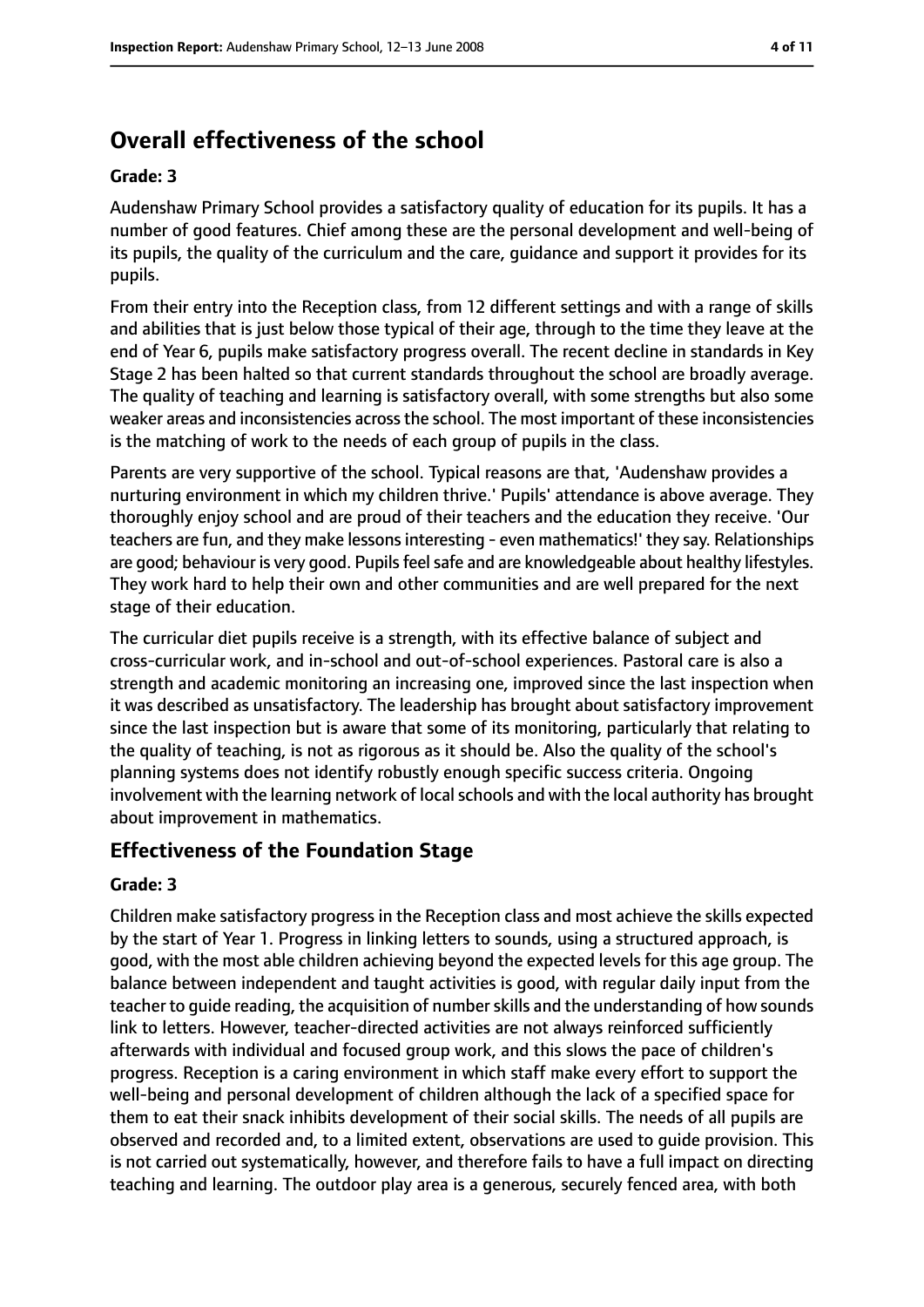hard and grass surfaces for play. Unfortunately, there is no fixed play equipment to stimulate gross motor activity and the play area lacks a covered section to protect children from inclement weather.

## **What the school should do to improve further**

- Improve the quality of teaching and learning throughout the school to ensure that it fully meets the different learning needs of pupils.
- Sharpen the monitoring of teaching and learning.
- Improve the school's development planning, especially the criteria it uses to judge its own success.
- In the Reception class, ensure that frequent observations feed directly into planning and that teaching is reinforced with individual and focused group work.

A small proportion of the schools whose overall effectiveness is judged satisfactory but which have areas of underperformance will receive a monitoring visit by an Ofsted inspector before their next section 5 inspection.

# **Achievement and standards**

#### **Grade: 3**

Pupils make steady progress throughout their time at the school. They reach broadly average standards by the end of Year 2, reflecting the overall quality of teaching and learning in Reception and Key Stage 1. Up until 2005, pupils made good progress in Years 3, 4, 5 and 6 and reached higher than average standards by the end of Year 6. But standards declined overall in 2006 and further declined in 2007, particularly in mathematics. There were various reasons for this. These included variability in the quality of teaching in this key stage, some lack of continuity due to staffing changes, the poor capability of some pupils new to the school, and the underachievement of some other pupils. Current standards indicate that this decline has been halted. The school, with the support of the local authority, took prompt action and green shoots of improvement have appeared, especially in mathematics, as shown in this year's teacher assessments. But it is too early to say if this will continue, especially as there are still some weaknesses in monitoring and inconsistencies in the quality of teaching. Pupils with learning difficulties and/or disabilities make satisfactory progress.

# **Personal development and well-being**

#### **Grade: 2**

Pupils are attentive and confident in class. Their learning is enhanced by good relationships with teachers and staff. The behaviour of pupils is very good. They are polite and caring of others and knowledgeable about healthy lifestyles and safe practices. For example,the contents of lunch boxes comply with a healthy diet and do not include fizzy drinks or sweets; pupils are very confident as to what is permitted. Good links with the police support pupils' awareness of dangers in the community. Local football clubs provide advice relating to drugs awareness and the importance of regular exercise. Pupils' social, moral, spiritual and cultural development is good, especially their social and moral development. Links with a school in Kenya ensure that pupils have a developing awareness of other cultures. Pupils are proud of the fund-raising they engage in, especially as the money is used to provide books for the Kenyan school. The eco school council is active in promoting protection of the environment. For example, pupils acting as energy monitors routinely switch off unnecessary lighting. Their latest request to have a pool in a wild garden is currently being evaluated.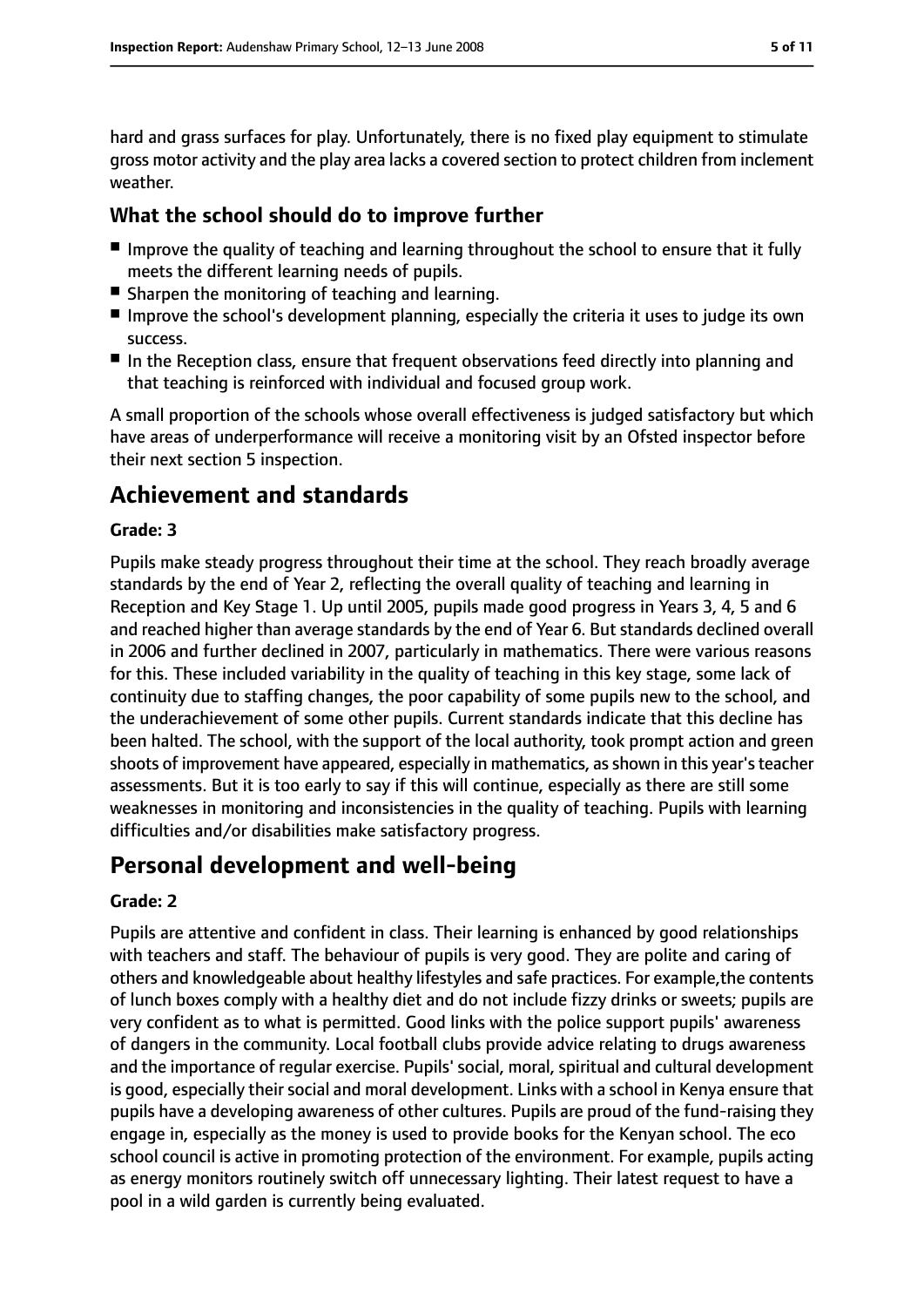# **Quality of provision**

### **Teaching and learning**

#### **Grade: 3**

The quality of teaching and learning is satisfactory overall and some of it is good, ensuring that most pupils make at least satisfactory progress in lessons. Teaching is generally well organised and promotes positive behaviour and learning. Classes are well managed and lessons are conducted in a calm and orderly atmosphere. Good relationships between adults and pupils help to create a climate supportive of learning. Teachers' subject knowledge is secure and they use a range of effective teaching strategies. There is some good questioning and good use of information and communication technology (ICT) by teachers to enliven lessons. There are weaknesses, however, that need tackling before teaching overall could be judged as good as the school believes it to be. For example, in some lessons teachers talk for too long, with pupils too passive and expected to listen attentively for too long. This limits the progress they make, and the amount of time they can spend 'talking to learn', which is this year's whole-school focus. There is a lack of clarity in many lessons about what pupils are going to learn, and a lack of emphasis on what learning has taken place. The work is not always well enough matched to the range of needs in a class and teaching assistants are not always deployed to best effect.

#### **Curriculum and other activities**

#### **Grade: 2**

The curriculum is designed successfully to give worthwhile and relevant experiences, and it strives to embed a love for learning. The coordinator closely monitors the planning to make sure every area is covered in suitable depth but with no repetition in teaching. Separate planning for personal, social and health education ensures secure progress for all pupils in this area. Curriculum enrichment is varied and stimulating with exciting visits and interesting visitors to support healthy lifestyles, along with work across the curriculum for all age groups. The school has a strong focus on outdoor pursuits, including a residential trip in the autumn term for older pupils that successfully reinforces their interpersonal relationships. There is also a good range of well attended clubs for older pupils, covering, for example, games, sports, and needlework for both boys and girls.

#### **Care, guidance and support**

#### **Grade: 2**

Pastoral care is a significant strength of the school. Safeguarding arrangements meet current guidelines. Health and safety has a high profile and risk assessments are regularly completed. There have been no reported incidents of bullying or racism this academic year and no exclusions. The school works hard to include pupils with learning difficulties and/or disabilities and, with the help of outside support agencies, has successfully integrated a number of pupils from other schools. Effective arrangements are in place to counter absenteeism and lateness. The monitoring of pupils' academic progress has much improved since the last inspection and is now good. It is well linked to target-setting booklets. Reviewed each half term, these identify levels of progress and are useful in addressing underachievement. Reports are shared with pupils and parents three times a year. Transition meetings held in July and September ensure that pupils get off to a good start in their new class.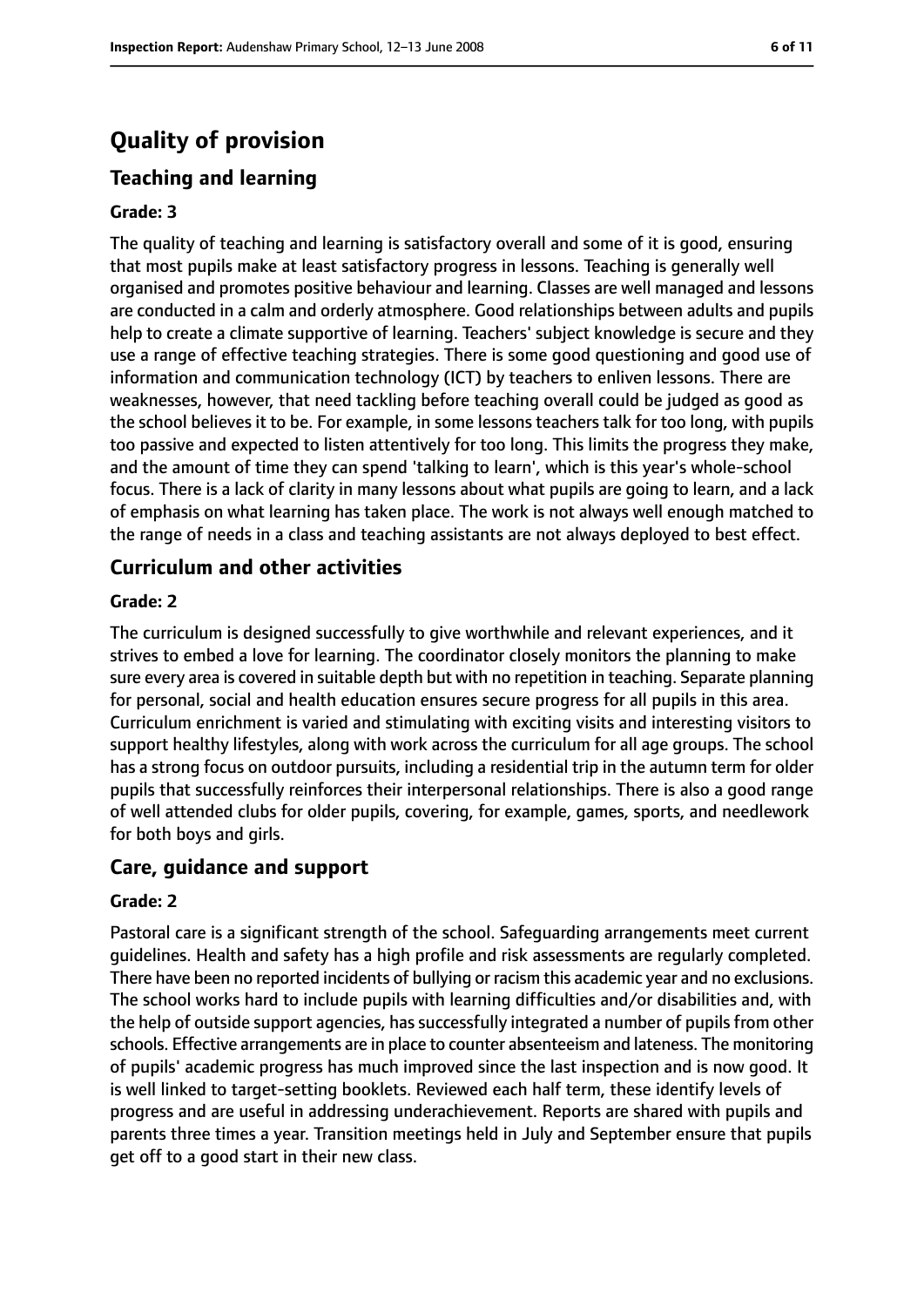# **Leadership and management**

#### **Grade: 3**

Senior leadership has a realistic view of the school's relative strengths and weaknesses and is moving in the right direction to bring about the necessary improvements. With the help and support of increasingly effective middle leadership, the school has halted the fall in standards in tests at the end of Year 6 and has improved teaching and learning overall, but not yet enough to quarantee continued improvement in pupils' achievement. There are still some inconsistencies in school practice, such as the matching of work to the needs of the different groups of pupils in each class. School improvement planning is not focused enough on what it takes to increase the proportion of good and better teaching in order to increase pupils' achievement. In consequence, the monitoring of teaching and learning is not yet as sharp and as regular as it needs to be to ensure that its quality is at least good. Governors do valuable work in supporting and challenging the school. They have increased their understanding of its strengths and weaknesses and are more capable now of holding it to account.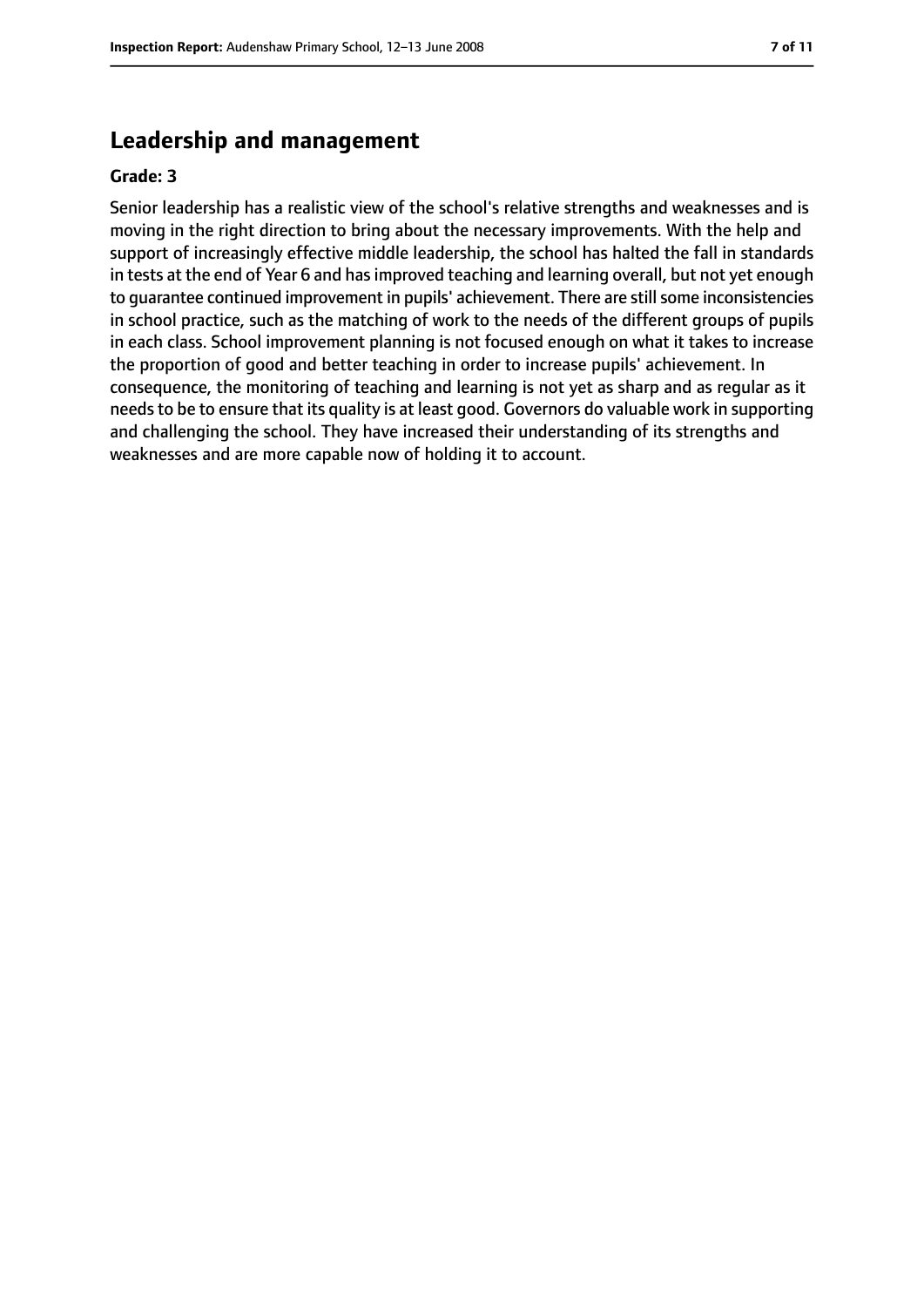**Any complaints about the inspection or the report should be made following the procedures set out in the guidance 'Complaints about school inspection', which is available from Ofsted's website: www.ofsted.gov.uk.**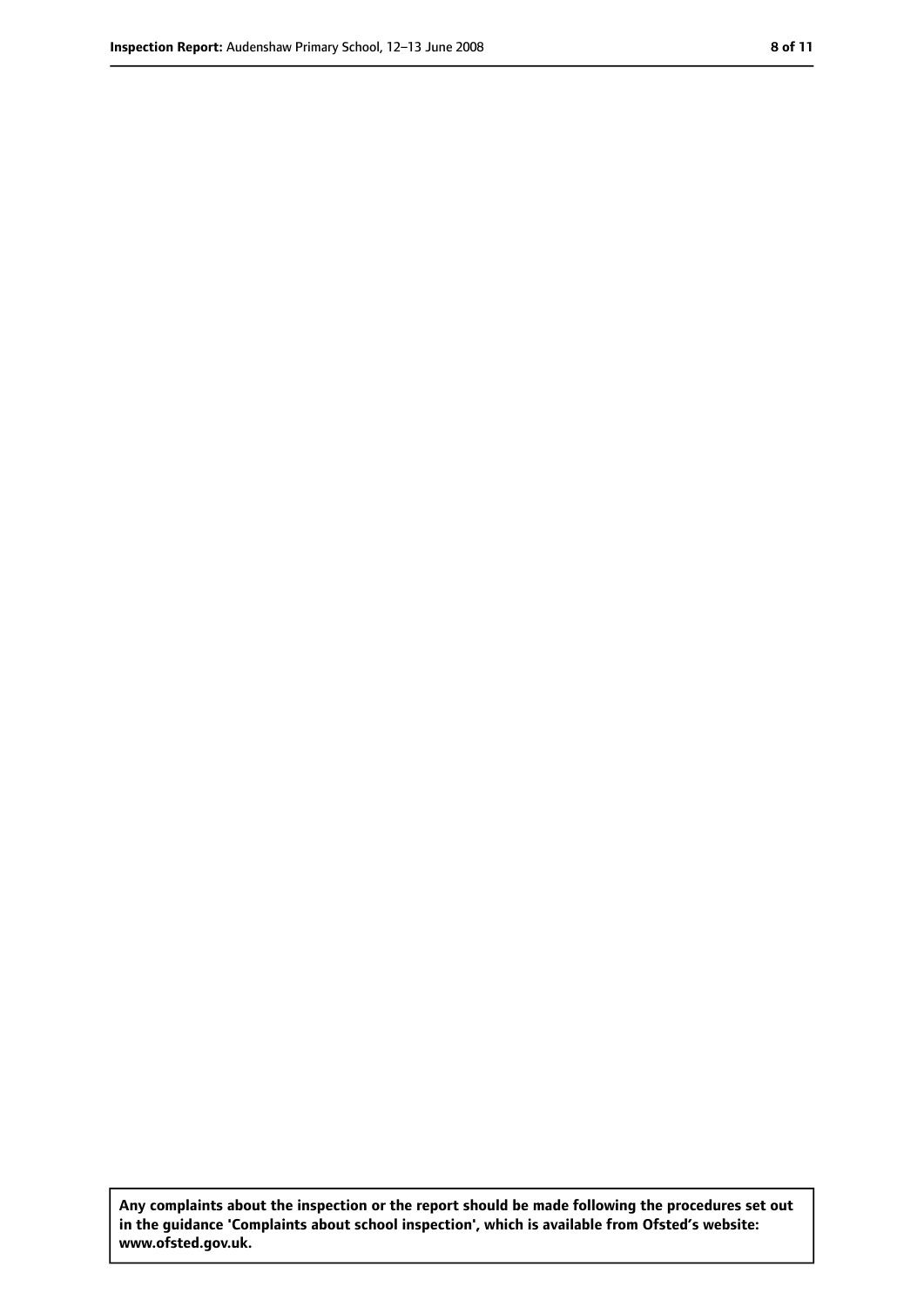#### **Annex A**

# **Inspection judgements**

| $^{\backprime}$ Key to judgements: grade 1 is outstanding, grade 2 good, grade 3 satisfactory, and | <b>School</b>  |
|----------------------------------------------------------------------------------------------------|----------------|
| arade 4 inadequate                                                                                 | <b>Overall</b> |

# **Overall effectiveness**

| How effective, efficient and inclusive is the provision of education, integrated<br>care and any extended services in meeting the needs of learners? |     |
|------------------------------------------------------------------------------------------------------------------------------------------------------|-----|
| Effective steps have been taken to promote improvement since the last<br>inspection                                                                  | Yes |
| How well does the school work in partnership with others to promote learners'<br>well-being?                                                         |     |
| The effectiveness of the Foundation Stage                                                                                                            |     |
| The capacity to make any necessary improvements                                                                                                      |     |

## **Achievement and standards**

| How well do learners achieve?                                                                               |  |
|-------------------------------------------------------------------------------------------------------------|--|
| The standards <sup>1</sup> reached by learners                                                              |  |
| How well learners make progress, taking account of any significant variations between<br>groups of learners |  |
| How well learners with learning difficulties and disabilities make progress                                 |  |

# **Personal development and well-being**

| How good is the overall personal development and well-being of the<br>learners?                                  |  |
|------------------------------------------------------------------------------------------------------------------|--|
| The extent of learners' spiritual, moral, social and cultural development                                        |  |
| The extent to which learners adopt healthy lifestyles                                                            |  |
| The extent to which learners adopt safe practices                                                                |  |
| How well learners enjoy their education                                                                          |  |
| The attendance of learners                                                                                       |  |
| The behaviour of learners                                                                                        |  |
| The extent to which learners make a positive contribution to the community                                       |  |
| How well learners develop workplace and other skills that will contribute to<br>their future economic well-being |  |

# **The quality of provision**

| How effective are teaching and learning in meeting the full range of the<br>learners' needs?          |  |
|-------------------------------------------------------------------------------------------------------|--|
| How well do the curriculum and other activities meet the range of needs<br>and interests of learners? |  |
| How well are learners cared for, guided and supported?                                                |  |

 $^1$  Grade 1 - Exceptionally and consistently high; Grade 2 - Generally above average with none significantly below average; Grade 3 - Broadly average to below average; Grade 4 - Exceptionally low.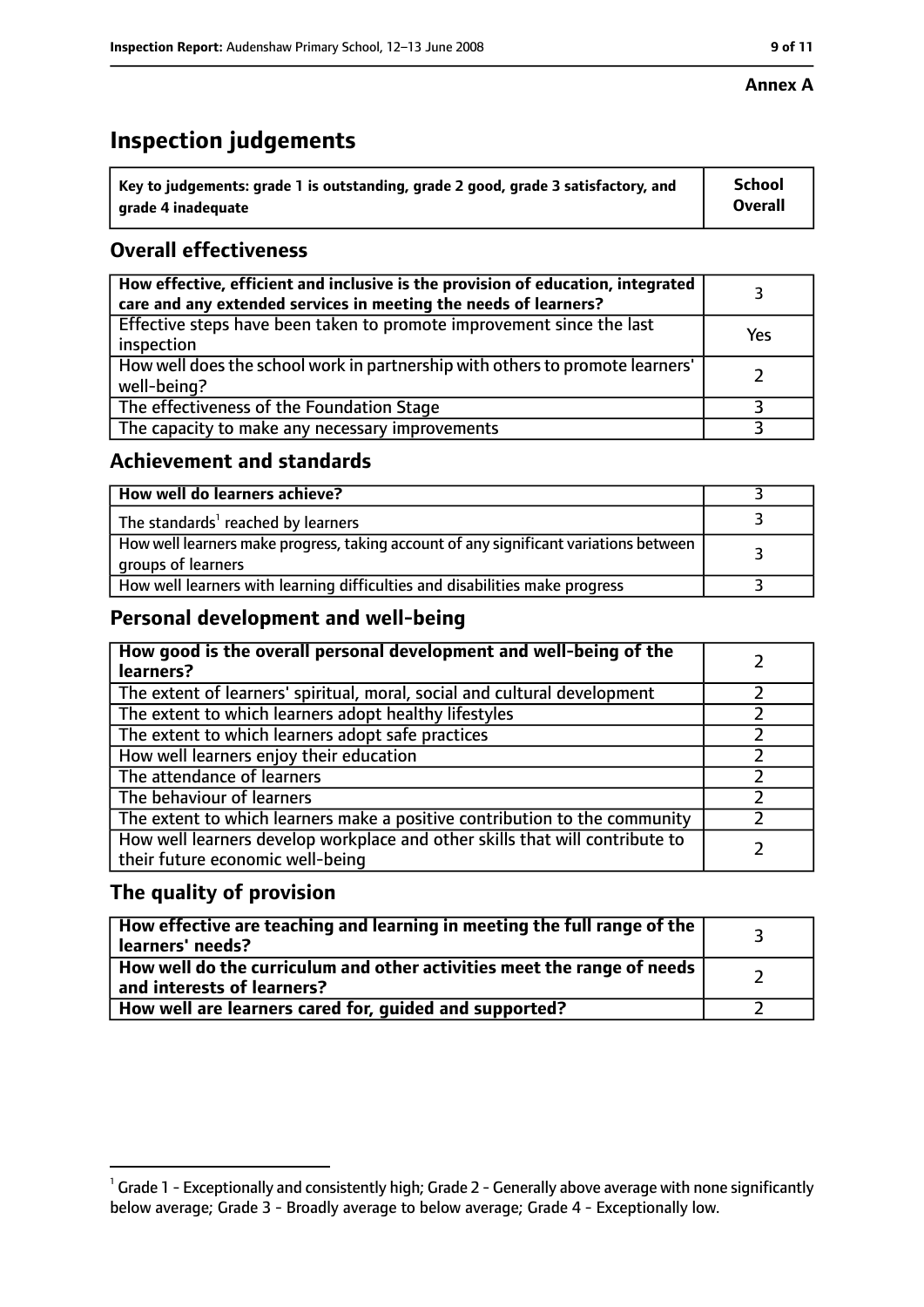# **Leadership and management**

| How effective are leadership and management in raising achievement<br>and supporting all learners?                                              | 3   |
|-------------------------------------------------------------------------------------------------------------------------------------------------|-----|
| How effectively leaders and managers at all levels set clear direction leading<br>to improvement and promote high quality of care and education |     |
| How effectively leaders and managers use challenging targets to raise standards                                                                 | 3   |
| The effectiveness of the school's self-evaluation                                                                                               |     |
| How well equality of opportunity is promoted and discrimination tackled so<br>that all learners achieve as well as they can                     | 3   |
| How effectively and efficiently resources, including staff, are deployed to<br>achieve value for money                                          | 3   |
| The extent to which governors and other supervisory boards discharge their<br>responsibilities                                                  | 3   |
| Do procedures for safequarding learners meet current government<br>requirements?                                                                | Yes |
| Does this school require special measures?                                                                                                      | No  |
| Does this school require a notice to improve?                                                                                                   | No  |